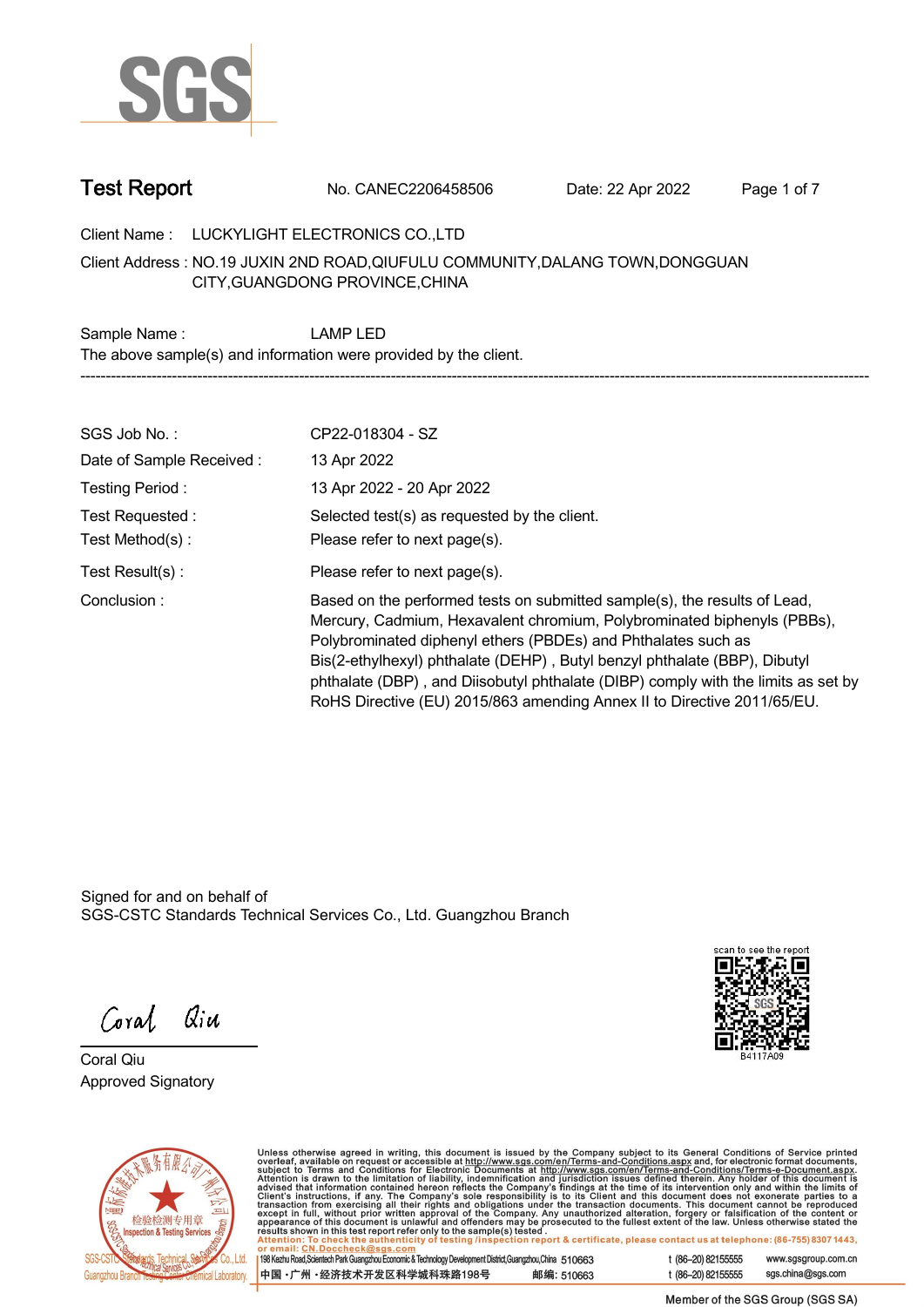

**Test Report. No. CANEC2206458506 . Date: 22 Apr 2022. Page 2 of 7.**

**Test Result(s) :.**

**Test Part Description : .**

| Specimen No.    | SGS Sample ID                      | Description                                    |
|-----------------|------------------------------------|------------------------------------------------|
| SN <sub>1</sub> |                                    | CAN22-064585.004 Colorless transparent plastic |
| SN <sub>2</sub> | CAN22-064585.005 Silvery metal pin |                                                |

- **Remarks :.(1) 1 mg/kg = 1 ppm = 0.0001% .**
	- **(2) MDL = Method Detection Limit .**
	- **(3) ND = Not Detected ( < MDL ) .**
	- **(4) "-" = Not Regulated .**

## **RoHS Directive (EU) 2015/863 amending Annex II to Directive 2011/65/EU.**

**Test Method :. With reference to IEC 62321-4:2013+A1:2017, IEC 62321-5:2013, IEC 62321-7-2:2017 , IEC 62321-6:2015 and IEC 62321-8:2017, analyzed by ICP-OES , UV-Vis and GC-MS . .**

| Test Item(s)               | Limit | Unit  | <b>MDL</b>                   | 004       |
|----------------------------|-------|-------|------------------------------|-----------|
| Cadmium (Cd)               | 100   | mg/kg | $\overline{2}$               | ND        |
| Lead (Pb)                  | 1,000 | mg/kg | $\overline{2}$               | <b>ND</b> |
| Mercury (Hg)               | 1,000 | mg/kg | $\overline{2}$               | <b>ND</b> |
| Hexavalent Chromium (CrVI) | 1,000 | mg/kg | 8                            | <b>ND</b> |
| Sum of PBBs                | 1,000 | mg/kg | $\qquad \qquad \blacksquare$ | <b>ND</b> |
| Monobromobiphenyl          |       | mg/kg | 5                            | ND        |
| Dibromobiphenyl            | -     | mg/kg | 5                            | ND        |
| Tribromobiphenyl           |       | mg/kg | 5                            | <b>ND</b> |
| Tetrabromobiphenyl         |       | mg/kg | 5                            | ND        |
| Pentabromobiphenyl         |       | mg/kg | 5                            | ND        |
| Hexabromobiphenyl          | -     | mg/kg | 5                            | <b>ND</b> |
| Heptabromobiphenyl         |       | mg/kg | 5                            | <b>ND</b> |
| Octabromobiphenyl          |       | mg/kg | 5                            | <b>ND</b> |
| Nonabromobiphenyl          |       | mg/kg | 5                            | <b>ND</b> |
| Decabromobiphenyl          |       | mg/kg | 5                            | ND        |
| Sum of PBDEs               | 1,000 | mg/kg | $\overline{\phantom{a}}$     | <b>ND</b> |
| Monobromodiphenyl ether    |       | mg/kg | 5                            | ND.       |
| Dibromodiphenyl ether      | -     | mg/kg | 5                            | ND.       |
| Tribromodiphenyl ether     |       | mg/kg | 5                            | <b>ND</b> |
| Tetrabromodiphenyl ether   |       | mg/kg | 5                            | <b>ND</b> |



Unless otherwise agreed in writing, this document is issued by the Company subject to its General Conditions of Service printed overleaf, available on request or accessible at http://www.sgs.com/en/Terms-and-Conditions.as

| r email: CN.Doccheck@sgs.com/                                                                                |            |                    |                     |
|--------------------------------------------------------------------------------------------------------------|------------|--------------------|---------------------|
| 198 Kezhu Road,Scientech Park Guangzhou Economic & Technology Development District,Guangzhou,China   51 O663 |            | t (86–20) 82155555 | www.sgsgroup.com.cn |
| 中国 •广州 •经济技术开发区科学城科珠路198号 」                                                                                  | 邮编: 510663 | t (86–20) 82155555 | sgs.china@sgs.com   |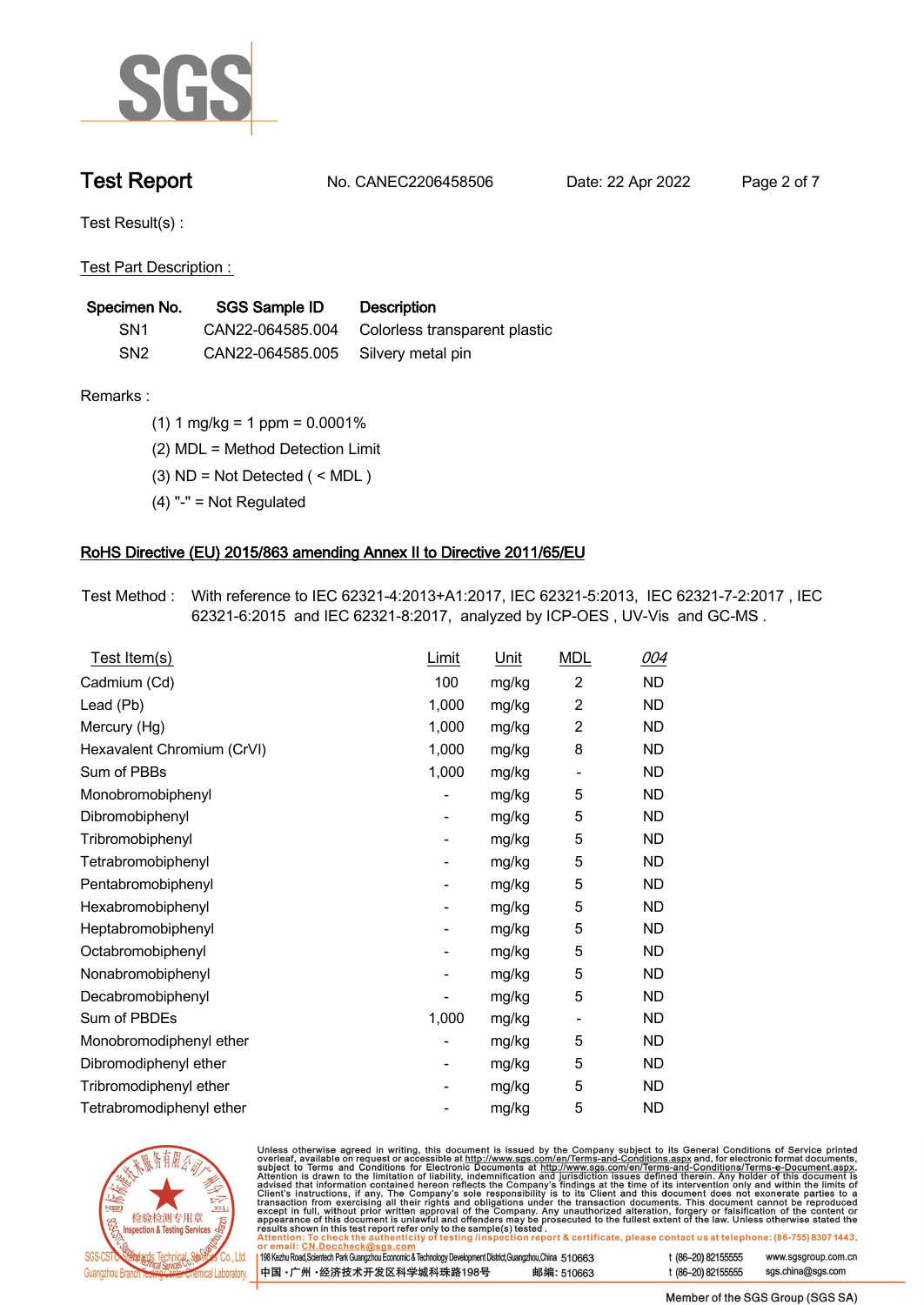

| <b>Test Report</b>                  | No. CANEC2206458506      |       |            | Date: 22 Apr 2022 | Page 3 of 7 |
|-------------------------------------|--------------------------|-------|------------|-------------------|-------------|
| Test Item(s)                        | Limit                    | Unit  | <b>MDL</b> | 004               |             |
| Pentabromodiphenyl ether            | $\overline{\phantom{a}}$ | mg/kg | 5          | ND.               |             |
| Hexabromodiphenyl ether             | $\overline{\phantom{a}}$ | mg/kg | 5          | ND.               |             |
| Heptabromodiphenyl ether            | $\overline{\phantom{a}}$ | mg/kg | 5          | ND.               |             |
| Octabromodiphenyl ether             | $\overline{\phantom{a}}$ | mg/kg | 5          | ND.               |             |
| Nonabromodiphenyl ether             | $\overline{\phantom{a}}$ | mg/kg | 5          | ND.               |             |
| Decabromodiphenyl ether             | -                        | mg/kg | 5          | ND.               |             |
| Dibutyl phthalate (DBP)             | 1,000                    | mg/kg | 50         | ND.               |             |
| Butyl benzyl phthalate (BBP)        | 1.000                    | mg/kg | 50         | ND.               |             |
| Bis (2-ethylhexyl) phthalate (DEHP) | 1.000                    | mg/kg | 50         | ND.               |             |
| Diisobutyl Phthalates (DIBP)        | 1.000                    | mg/kg | 50         | ND                |             |

**Notes :.**

**(1) The maximum permissible limit is quoted from RoHS Directive (EU) 2015/863.**

**(2) IEC 62321 series is equivalent to EN 62321 series**

**https://www.cenelec.eu/dyn/www/f?p=104:30:1742232870351101::::FSP\_ORG\_ID,FSP\_LANG\_ID:12586 37,25**

**(3) The restriction of DEHP, BBP, DBP and DIBP shall apply to medical devices, including in vitro medical devices, and monitoring and control instruments, including industrial monitoring and control instruments, from 22 July 2021..**

### **RoHS Directive (EU) 2015/863 amending Annex II to Directive 2011/65/EU.**

**Test Method :. With reference to IEC 62321-4:2013+A1:2017, IEC 62321-5:2013, IEC 62321-7-1:2015, analyzed by ICP-OES and UV-Vis . .**

| <u>Test Item(s)</u>          | Limit                    | Unit         | MDL  | <u>005</u> |
|------------------------------|--------------------------|--------------|------|------------|
| Cadmium (Cd)                 | 100                      | mg/kg        |      | ND         |
| Lead (Pb)                    | 1.000                    | mg/kg        |      | ND         |
| Mercury (Hg)                 | 1.000                    | mg/kg        |      | ND         |
| Hexavalent Chromium (Cr(VI)) | $\overline{\phantom{a}}$ | $\mu q/cm^2$ | 0.10 | ND.        |

**Notes :.**

**(1) The maximum permissible limit is quoted from RoHS Directive (EU) 2015/863.**

**(2) IEC 62321 series is equivalent to EN 62321 series**

**https://www.cenelec.eu/dyn/www/f?p=104:30:1742232870351101::::FSP\_ORG\_ID,FSP\_LANG\_ID:12586 37,25**

- **(3) ▼= a. The sample is positive for CrVI if the CrVI concentration is greater than 0.13 μg/cm². The sample coating is considered to contain CrVI**
	- **b. The sample is negative for CrVI if CrVI is ND (concentration less than 0.10 μg/cm²). The coating is considered a non-CrVI based coating**



| Unless otherwise agreed in writing, this document is issued by the Company subject to its General Conditions of Service printed<br>overleaf, available on request or accessible at http://www.sgs.com/en/Terms-and-Conditions.aspx and, for electronic format documents,<br>subject to Terms and Conditions for Electronic Documents at http://www.sgs.com/en/Terms-and-Conditions/Terms-e-Document.aspx.<br>Attention is drawn to the limitation of liability, indemnification and jurisdiction issues defined therein. Any holder of this document is<br>advised that information contained hereon reflects the Company's findings at the time of its intervention only and within the limits of<br>Client's instructions, if any. The Company's sole responsibility is to its Client and this document does not exonerate parties to a<br>transaction from exercising all their rights and obligations under the transaction documents. This document cannot be reproduced<br>except in full, without prior written approval of the Company. Any unauthorized alteration, forgery or falsification of the content or<br>appearance of this document is unlawful and offenders may be prosecuted to the fullest extent of the law. Unless otherwise stated the<br>results shown in this test report refer only to the sample(s) tested.<br>Attention: To check the authenticity of testing /inspection report & certificate, please contact us at telephone: (86-755) 8307 1443,<br>or email: CN.Doccheck@sgs.com |                    |                     |
|---------------------------------------------------------------------------------------------------------------------------------------------------------------------------------------------------------------------------------------------------------------------------------------------------------------------------------------------------------------------------------------------------------------------------------------------------------------------------------------------------------------------------------------------------------------------------------------------------------------------------------------------------------------------------------------------------------------------------------------------------------------------------------------------------------------------------------------------------------------------------------------------------------------------------------------------------------------------------------------------------------------------------------------------------------------------------------------------------------------------------------------------------------------------------------------------------------------------------------------------------------------------------------------------------------------------------------------------------------------------------------------------------------------------------------------------------------------------------------------------------------------------|--------------------|---------------------|
| 198 Kezhu Road, Scientech Park Guangzhou Economic & Technology Development District, Guangzhou, China 510663                                                                                                                                                                                                                                                                                                                                                                                                                                                                                                                                                                                                                                                                                                                                                                                                                                                                                                                                                                                                                                                                                                                                                                                                                                                                                                                                                                                                        | t (86-20) 82155555 | www.sgsgroup.com.cn |
| 中国·广州·经济技术开发区科学城科珠路198号<br>邮编: 510663                                                                                                                                                                                                                                                                                                                                                                                                                                                                                                                                                                                                                                                                                                                                                                                                                                                                                                                                                                                                                                                                                                                                                                                                                                                                                                                                                                                                                                                                               | t (86-20) 82155555 | sgs.china@sgs.com   |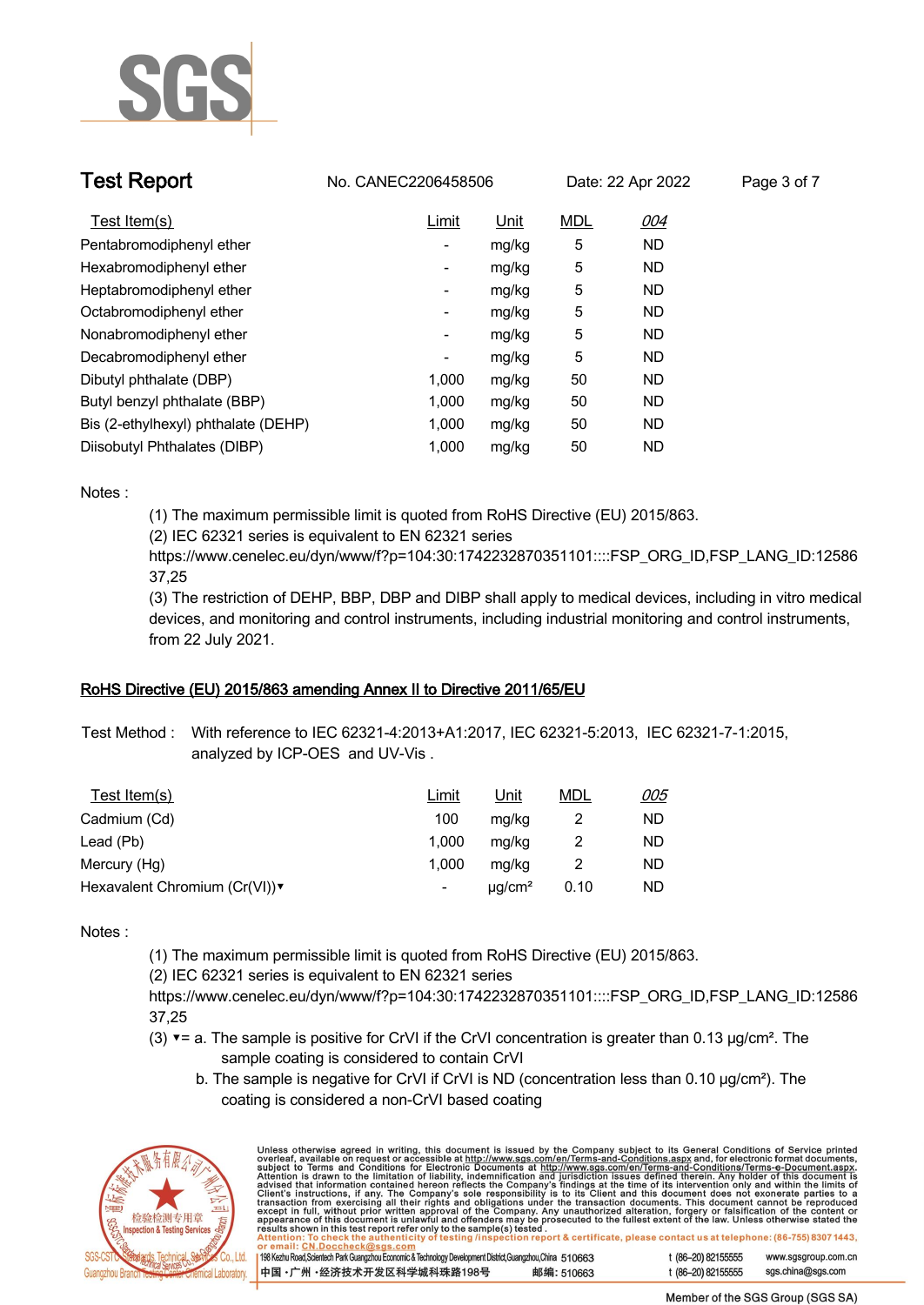

**Test Report. No. CANEC2206458506 . Date: 22 Apr 2022. Page 4 of 7.**

 **c. The result between 0.10 μg/cm² and 0.13 μg/cm² is considered to be inconclusive - unavoidable coating variations may influence the determination** 

 **Information on storage conditions and production date of the tested sample is unavailable and thus Cr(VI) results represent status of the sample at the time of testing. .**

**Unless otherwise stated, the decision rule for conformity reporting is based on Binary Statement for Simple Acceptance Rule ( <sup>w</sup> =0) stated in ILAC-G8:09/2019. .**



Unless otherwise agreed in writing, this document is issued by the Company subject to its General Conditions of Service printed<br>overleaf, available on request or accessible at http://www.sgs.com/en/Terms-and-Conditions.as

| 198 Kezhu Road,Scientech Park Guangzhou Economic & Technology Development District,Guangzhou,China 51 0663 |            |
|------------------------------------------------------------------------------------------------------------|------------|
| 中国 •广州 •经济技术开发区科学城科珠路198号                                                                                  | 邮编: 510663 |

t (86-20) 82155555 www.sgsgroup.com.cn t (86-20) 82155555 sas.china@sas.com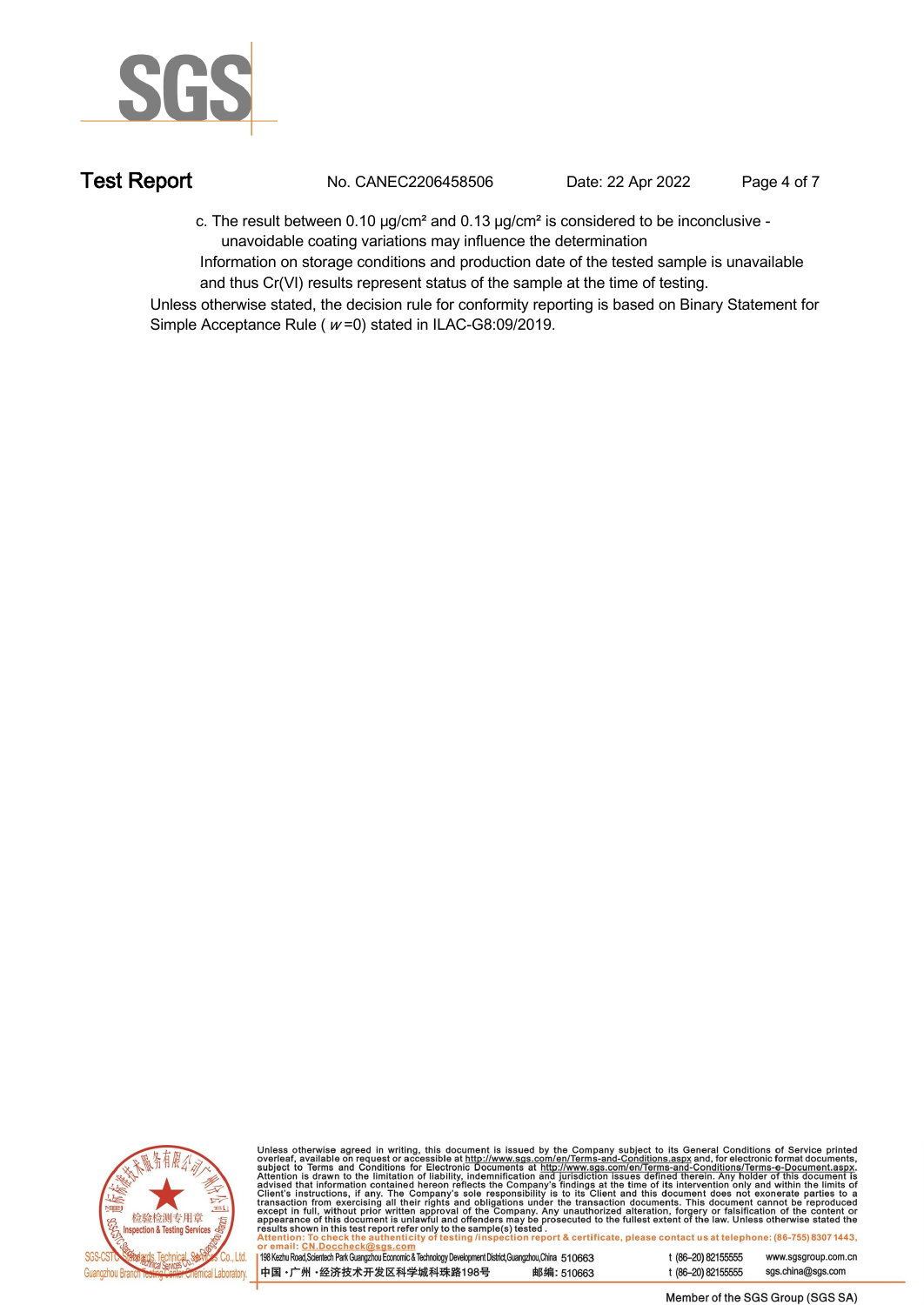

**Test Report. No. CANEC2206458506 . Date: 22 Apr 2022. Page 5 of 7.**

## **ATTACHMENTS Pb/Cd/Hg/Cr6+/PBBs/PBDEs Testing Flow Chart**

**1) These samples were dissolved totally by pre -conditioning method according to below flow chart. (Cr6+ and PBBs/PBDEs test method excluded ).**





Unless otherwise agreed in writing, this document is issued by the Company subject to its General Conditions of Service printed<br>overleaf, available on request or accessible at http://www.sgs.com/en/Terms-and-Conditions.as

| 198 Kezhu Road,Scientech Park Guangzhou Economic & Technology Development District,Guangzhou,China 510663 |            |
|-----------------------------------------------------------------------------------------------------------|------------|
| 中国 •广州 •经济技术开发区科学城科珠路198号                                                                                 | 邮编: 510663 |

t (86-20) 82155555 sas.china@sas.com

www.sgsgroup.com.cn

t (86-20) 82155555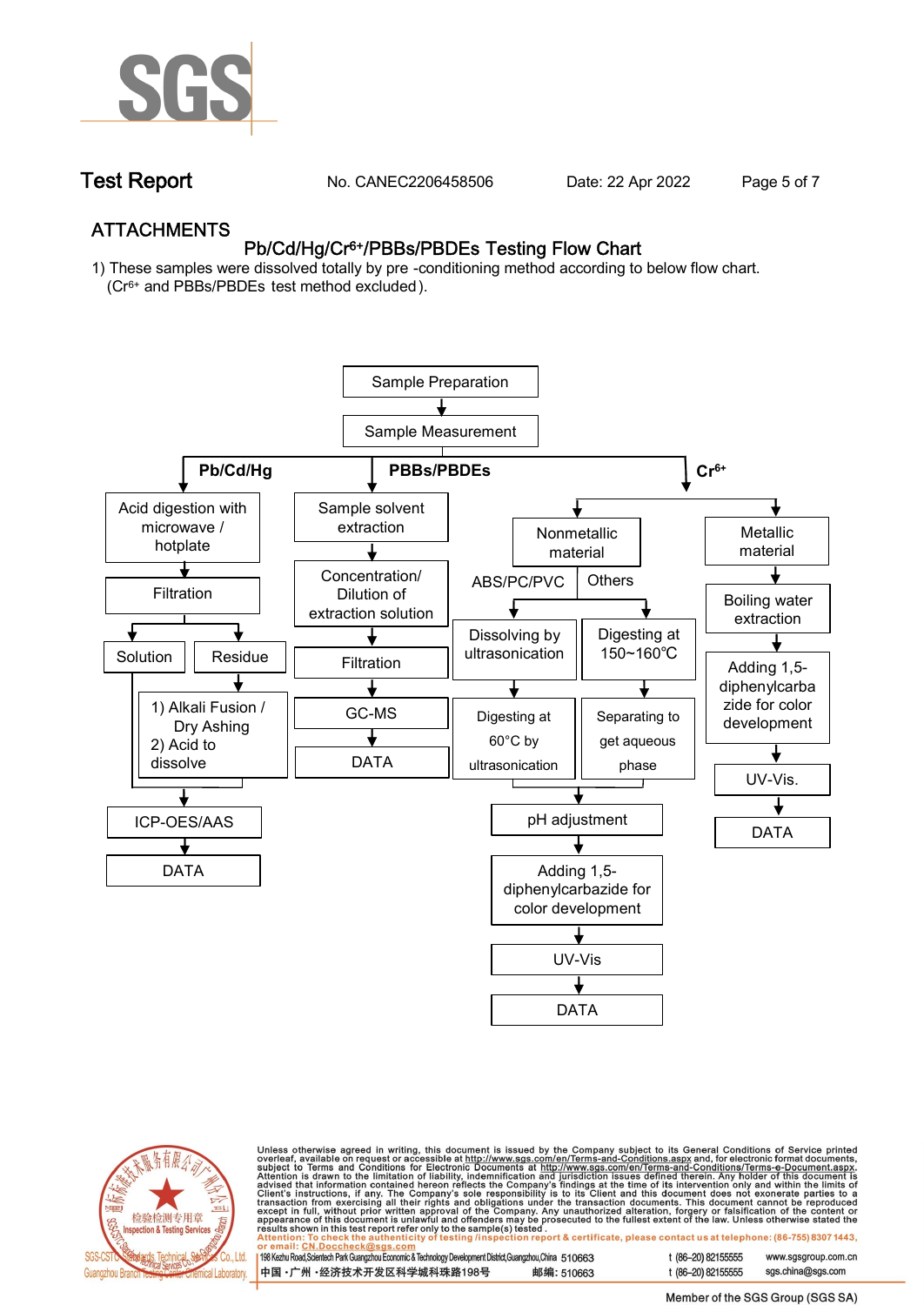

**Test Report. No. CANEC2206458506 . Date: 22 Apr 2022. Page 6 of 7.**

# **ATTACHMENTS Phthalates Testing Flow Chart**





Unless otherwise agreed in writing, this document is issued by the Company subject to its General Conditions of Service printed overleaf, available on request or accessible at http://www.sgs.com/en/Terms-and-Conditions.as

| or email: CN.Doccheck@sus.com                                                                                |            |  |
|--------------------------------------------------------------------------------------------------------------|------------|--|
| 198 Kezhu Road, Scientech Park Guangzhou Economic & Technology Development District, Guangzhou, China 510663 |            |  |
|                                                                                                              |            |  |
|                                                                                                              |            |  |
| 中国 •广州 •经济技术开发区科学城科珠路198号                                                                                    | 邮编: 510663 |  |
|                                                                                                              |            |  |

t (86-20) 82155555 www.sgsgroup.com.cn t (86-20) 82155555 sgs.china@sgs.com